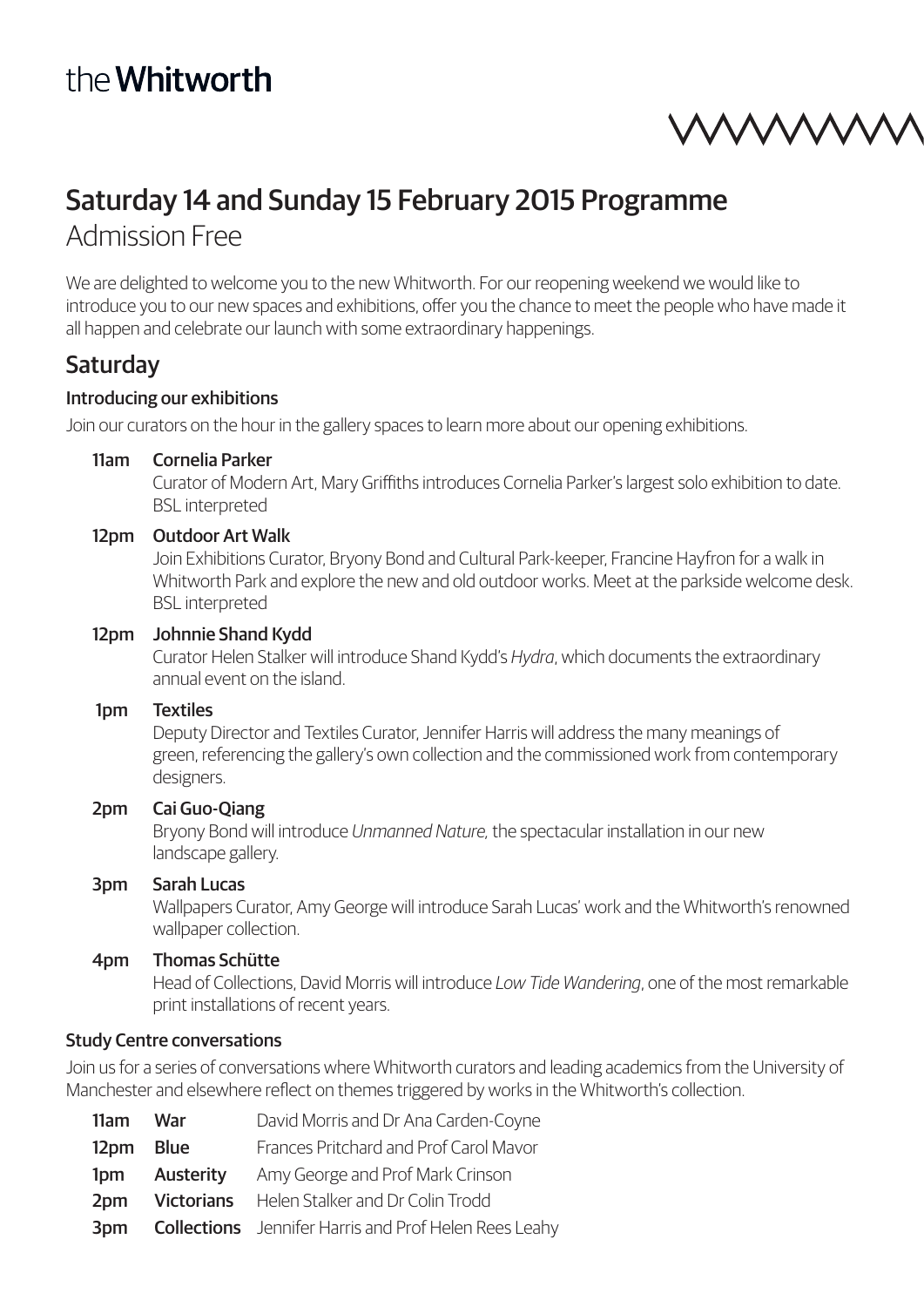## In the Grand Hall

| 10am-12pm     | <b>Brass Baby</b><br>Northern Brass celebrates the arrival of the new building with an interactive musical<br>experience tailored to our youngest visitors. Everyone welcome.                                                           |
|---------------|-----------------------------------------------------------------------------------------------------------------------------------------------------------------------------------------------------------------------------------------|
| 1.30pm-2.30pm | <b>Cornelia Parker</b><br>Cornelia Parker discusses her exhibition in conversation with the Whitworth's director<br>Dr Maria Balshaw and curator Mary Griffiths. Followed by Q&A. BSL interpreted                                       |
| 2.30pm-3.30pm | Looking at Art<br>Jeanette Winterson and John McAuliffe discuss the Whitworth as a place where new<br>thinking can happen. BSL interpreted                                                                                              |
| 3.30pm-4.45pm | <b>Carcanet Press</b><br>In partnership with Carcanet Press, emerging and established poets share their works<br>in response to the Whitworth's reopening.                                                                              |
| 6.30pm-7.30pm | <b>Whitworth Young Contemporaries</b><br>Whitworth Young Contemporaries (WYC), our programme for young people, stage<br>a performance and workshop in the Grand Hall in collaboration with Manchester Hip<br>Hop band The Mouse Outfit. |
| 7.30pm-8.30pm | Video Jam<br>A five-act programme of musicians and film that responds to the collection and<br>the building.                                                                                                                            |
|               |                                                                                                                                                                                                                                         |

## Early evening in the Art Garden

| 8.45pm     | <b>Whitworth on Fire</b><br>Fire performance in the art garden from a team of young people who have come<br>together to learn circus skills through Whitworth Young Contemporaries.                                                                                                                                                                                                                                                                                                                                                                                                                                     |  |
|------------|-------------------------------------------------------------------------------------------------------------------------------------------------------------------------------------------------------------------------------------------------------------------------------------------------------------------------------------------------------------------------------------------------------------------------------------------------------------------------------------------------------------------------------------------------------------------------------------------------------------------------|--|
| 9pm        | <b>Hallé Youth Choir</b><br>The Hallé Youth Choir performs songs inspired by William Blake's poems, in the art<br>garden, in collaboration with Two Tigers Fireworks. Please note that the parkside<br>entrance will close at 8.45pm                                                                                                                                                                                                                                                                                                                                                                                    |  |
| 9.30pm-1am | <b>The Whitworth After Party</b><br>Celebrate the Whitworth's reopening with late night performance art - and dancing.<br>At 9.45pm, the Italian artist Nico Vascellari revives his collaborative performance with<br>French musician, Ghédalia Tazartès. Drawing on their close working relationship, the<br>pair will create an exceptional, improvised performance that promises to resonate<br>through the newly unveiled Grand Hall (limited capacity). From 10.30pm (until 1am),<br>the gallery is turned over to legendary Manchester DJ, Dave Haslam - bring your<br>dancing shoes. Free, but ticket essential. |  |

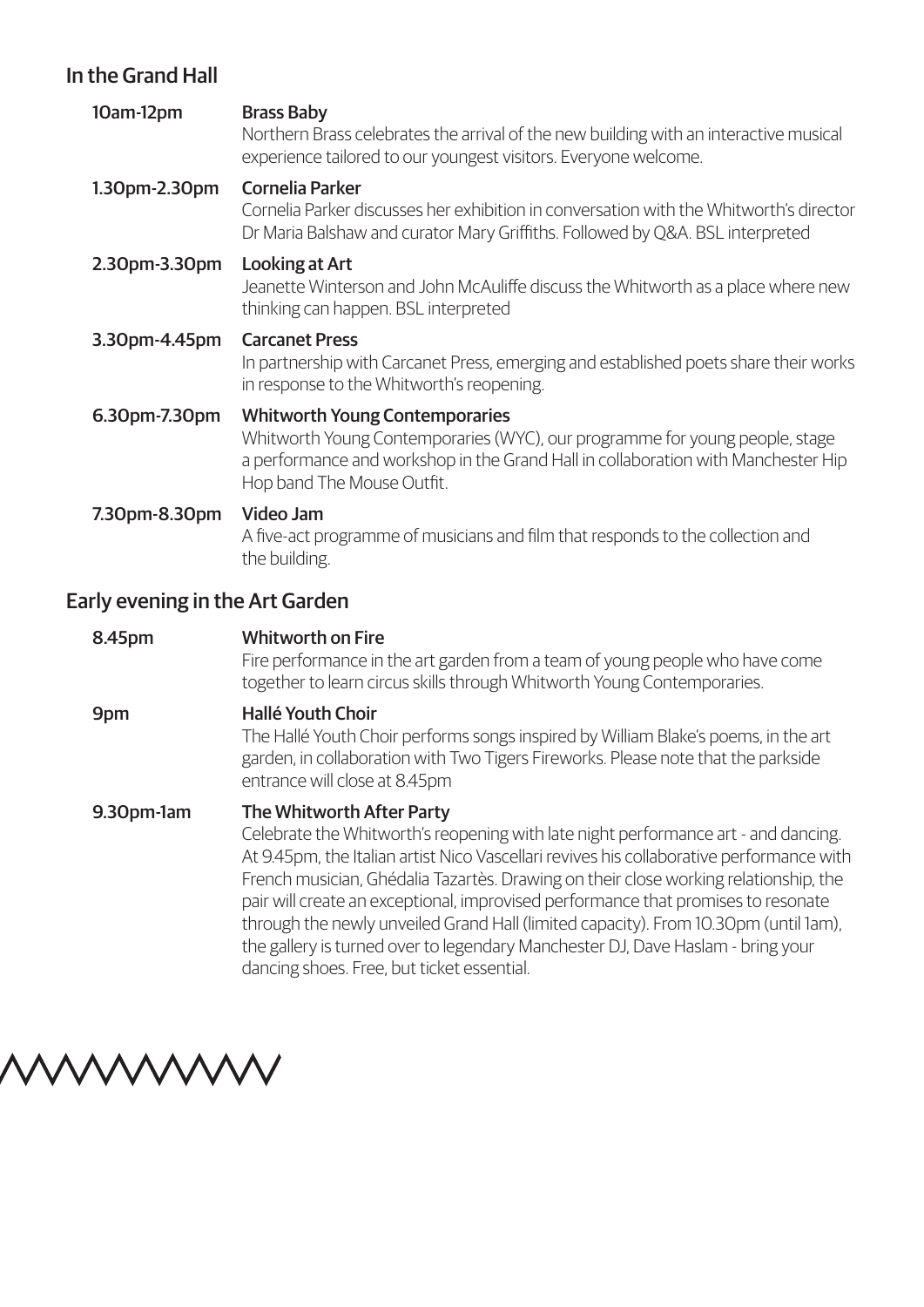## **Sunday**

#### Introducing our exhibitions

Join our curators on the hour in the gallery spaces to learn more about our opening exhibitions.

#### 11am A 21st Century Gallery

Find out about the new building, its environmental credentials and how we will care for our collections with Nicola Walker, Head of Collections Care and Access. Meet at the parkside welcome desk. BSL interpreted

#### 11am Watercolours

The Whitworth's earliest and greatest benefactor was John Edward Taylor, the owner of the Manchester Guardian (now The Guardian). Head of Collections, David Morris will introduce his legacy – the Whitworth's renowned collection of watercolours – including works by William Blake, JMW Turner and John Robert Cozens.

#### 12pm The Learning Gallery

Head of Learning and Engagement, Esme Ward explores how the Whitworth and its new spaces seek to encourage learning, engagement and wellbeing in all its visitors.

#### 1pm Outdoor Art Walk

Join Head of Development, Jo Beggs and Cultural Park-keeper, Francine Hayfron for a walk in Whitworth Park and explore the new and old outdoor works. Meet at the parkside welcome desk.

#### 1pm Portraits

Exhibitions Curator, Bryony Bond will bring to light stories of the some of the key individuals and artists in our collection through this exhibition of biography and portraiture.

#### 2pm New Acquisitions

Curator of Modern Art, Mary Griffiths discusses the recent major gift of 90 contemporary works of art to the Whitworth from the Karpidas Foundation. BSL interpreted

#### 3pm 1960s

Curator of Fine Art, Helen Stalker introduces this exhibition of British artists' take on 1960s contemporary life. BSL interpreted

#### Study Centre conversations

Join us for a series of conversations where Whitworth curators and leading academics from the University of Manchester and elsewhere reflect on themes triggered by works in the Whitworth's collection.

| 11am | <b>Nature</b>    | Bryony Bond and Dr Marion Endt-Jones  |
|------|------------------|---------------------------------------|
|      | 12pm Wallpaper   | Amy George and Prof David Lomas       |
| 1pm  | <b>Empire</b>    | Frances Pritchard and Dr Philip Sykas |
| 2pm  | <b>Outsiders</b> | Bryony Bond and guest                 |
| 3pm  | Hogarth          | David Morris and Jennifer Harris      |